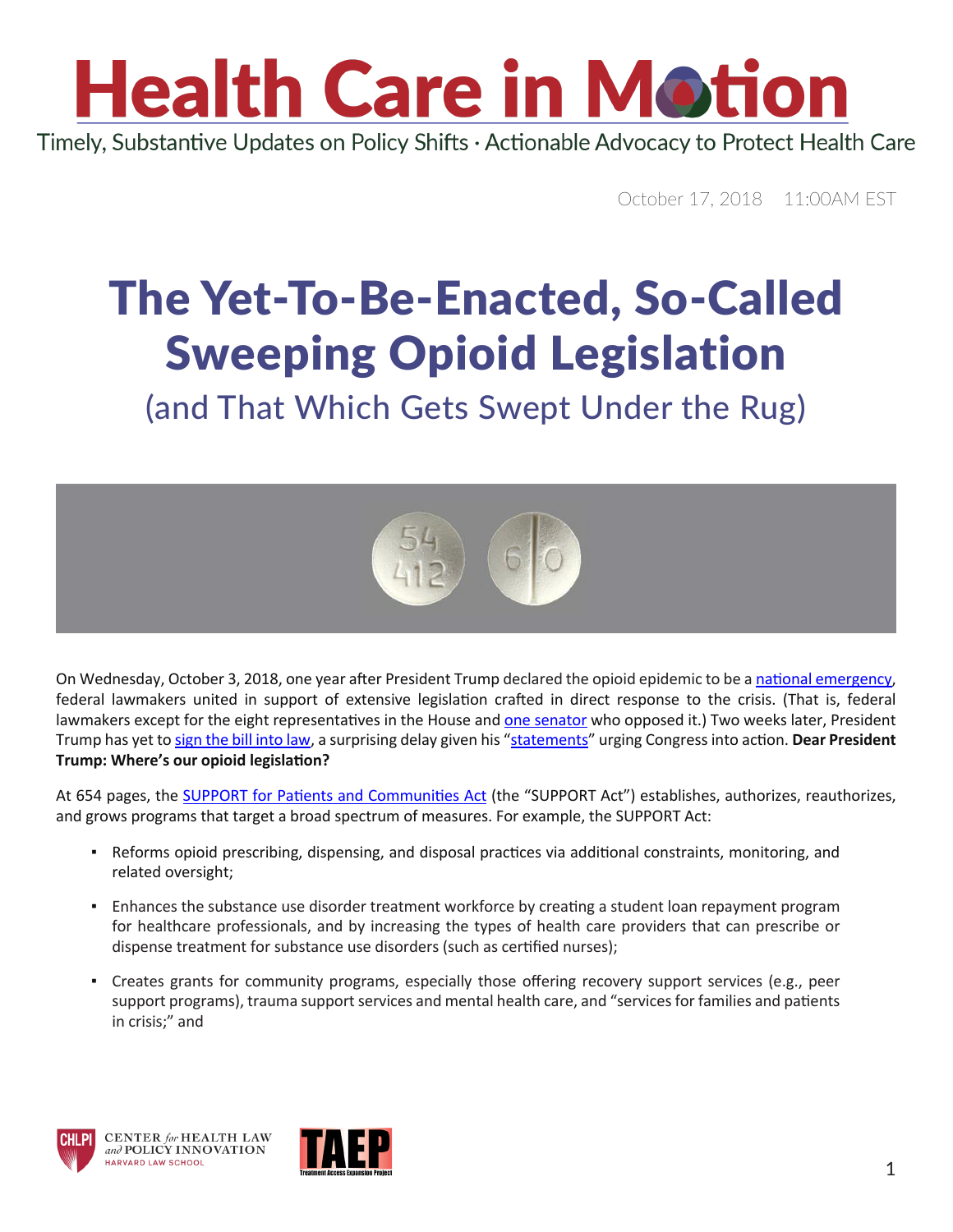### **Health Care in Motion**

▪ Provides for additional access to substance use disorder services under federal health care programs (such as CHIP, Medicaid, and Medicare).

The SUPPORT Act represents a significant achievement for Americans struggling to contain the burgeoning opioid crisis, particularly for a Congress regularly plagued by partisanship. And yet, its passage does not come without controversy.

One contentious provision of the SUPPORT Act is its amendment to Medicaid's historical exclusion on the use of program funds for services provided in "IMDs." IMDs (an acronym for "Institutions for Mental Diseases") are inpatient facilities that primarily diagnose, treat, or care for persons living with mental illness. Specifically, under the SUPPORT Act, states would have the option of covering services for people with substance use disorders provided in an inpatient setting. There is a concern that the availability of Medicaid dollars to cover residential care will divert investment away from communitybased care, and excessively (re) institutionalize mental health care consumers. Some stakeholders believe that there are [better ways for states to expand](http://www.healthlaw.org/publications/browse-all-publications/policy-implications-repealing-imd-exclusion#.W7e0u2hKjIU) [access to inpatient services for Medicaid beneficiaries.](http://www.healthlaw.org/publications/browse-all-publications/policy-implications-repealing-imd-exclusion#.W7e0u2hKjIU) The SUPPORT Act at least acknowledges the issue and, in an attempt at preemption, encourages states to maintain a continuum of services. For example, states must have in place a plan to determine an individual's appropriate level of care, length of stay, and setting for care. Further, states must ensure some level of funding for community-based care.

The SUPPORT Act also authorizes new spending, but without a mandate, the question is whether legislators will actually appropriate the funding required for these programs to flourish. The answer remains to be seen. Left subject to an annual appropriations process, there is unfortunately little real, enforceable commitment to a sustained, broad-based, health carebased intervention. By way of contrast, [Senator Elizabeth Warren \(D-Mass.\) and Representative Elijah E. Cummings \(D-Md.\)](https://www.warren.senate.gov/oversight/reports/warren-cummings-introduce-comprehensive-legislation-to-combat-opioid-epidemic)  [earlier proposed a bill committing \\$100 billion over ten years to fighting the opioid crisis,](https://www.warren.senate.gov/oversight/reports/warren-cummings-introduce-comprehensive-legislation-to-combat-opioid-epidemic) modeling a response after national interventions in the HIV crisis, such as the [Ryan White HIV/AIDS Program.](https://hab.hrsa.gov/about-ryan-white-hivaids-program)

Further, Deputy Attorney General Rod Rosenstein recently "reminded" jurisdictions implementing and contemplating the implementation of safe [injection](http://www.communityinsite.ca/science.html) sites that, "providing a place for people to use heroin and other illegal [substances](https://www.npr.org/sections/health-shots/2018/08/30/642735759/justice-department-promises-crackdown-on-supervised-injection-sites) is a [violation](https://www.npr.org/sections/health-shots/2018/08/30/642735759/justice-department-promises-crackdown-on-supervised-injection-sites) of federal law." It is questionable how an effective response to the opioid crisis can be built on harmful drug strategies with their roots in the failed war on drugs. The SUPPORT Act largely avoids this particular current.

Deputy Attorney General Rosenstein's comments also force us to consider the interplay of federal priorities, policies, and investments. One program that stands out is the U.S. Department of Agriculture's Community Facilities Direct Loan and Grant Program, which provides funding to develop essential community facilities in rural areas. Earlier this year, the agency [announced](https://urldefense.proofpoint.com/v2/url?u=https-3A__www.usda.gov_media_press-2Dreleases_2018_04_04_usda-2Dprioritizes-2Dinvestments-2Daddress-2Dopioid-2Dcrisis-2Drural-2Damerica&d=DwMFaQ&c=WO-RGvefibhHBZq3fL85hQ&r=c9qve03IyHunGZ6NQ0e4Il4aQFNoehxz8FM84fOl1pc&m=KIgfBDTSp2zQV1qDHHZUabAiF6aI8Z63MJ7PmaBx94Q&s=E-Cu0D6iNUSC6U0khMgQLVcmQ8TNNflFybTz9WptJNc&e=) that it had set aside \$5,000,000 for projects that focus on the opioid epidemic in rural communities, such as mobile treatment clinics. Information on recent grantees, announced in September, is available [here](https://urldefense.proofpoint.com/v2/url?u=https-3A__www.rd.usda.gov_files_USDARDOpioidCFProjects09-5F10-5F2018.pdf&d=DwMFaQ&c=WO-RGvefibhHBZq3fL85hQ&r=c9qve03IyHunGZ6NQ0e4Il4aQFNoehxz8FM84fOl1pc&m=KIgfBDTSp2zQV1qDHHZUabAiF6aI8Z63MJ7PmaBx94Q&s=nZ6CmJ1fzVMmQxI54Z5_Ro15S8ju3oxWCxSUQIoc5pA&e=), and includes some truly promising projects, such as funding for a treatment center in Kentucky to purchase a metal fabrication business. The business will be used to support people recovering from addiction in learning job skills, gaining work experience and financial independence. Further, both the current, unfinished Senate and House versions of the Farm Bill—the legislation that sets national policy on agriculture, nutrition, conservation, and related matters—would provide new language prioritizing the channeling of essential community facilities funding to facilities that provide prevention, treatment, and/or recovery services for substance use disorders.

So while the SUPPORT Act bucks the consensus portrait of a Congress unable to legislate its way out of a paper bag, the meaningful difference that it will make on the front lines of the epidemic remains to be seen. The SUPPORT Act and other